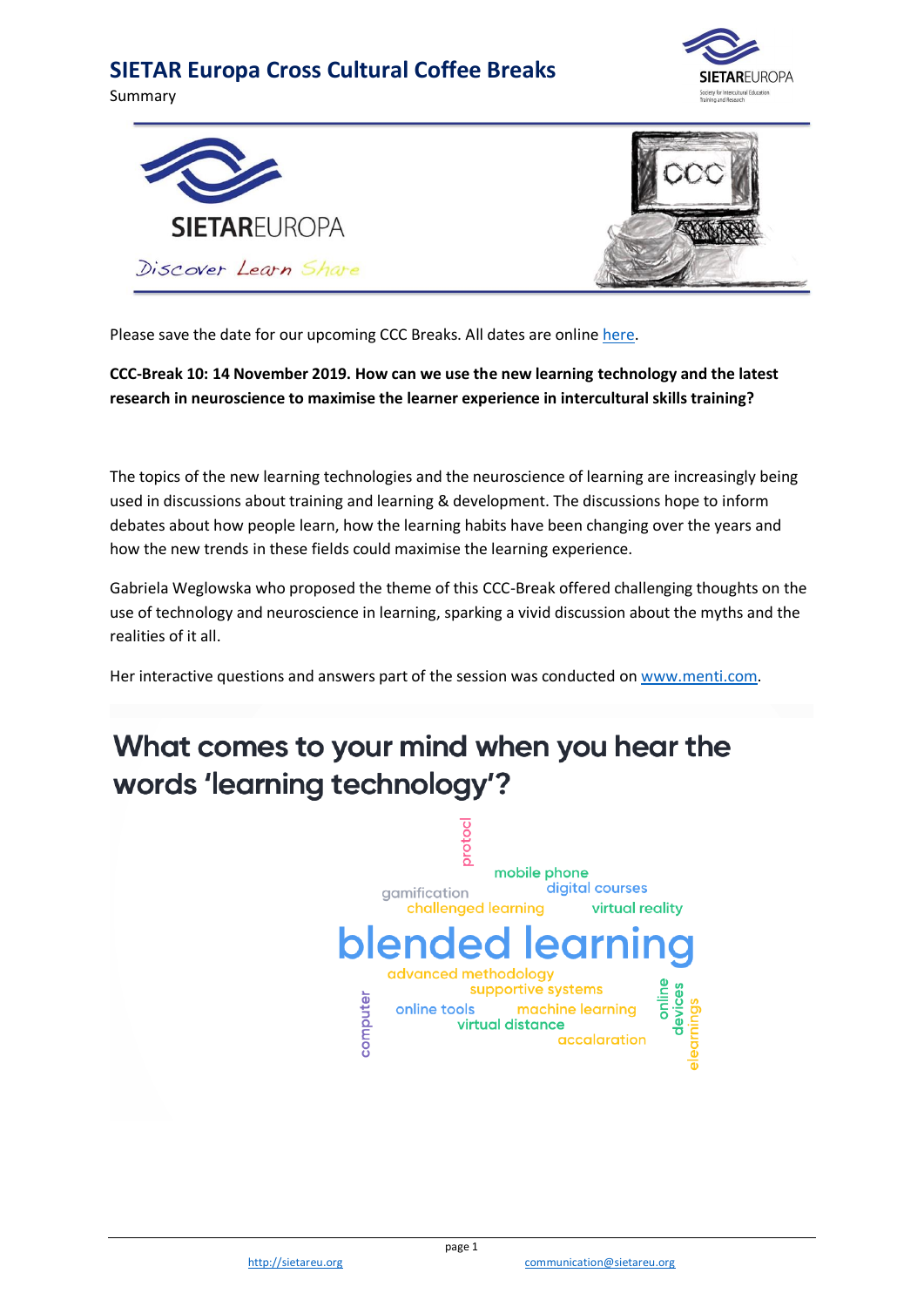#### Summary



The CIPD research suggests that 56% of UK's L&D professionals lack the skills to implement new learning technologies. In addition, there is less take-up of learning technologies with regards to soft skills programmes, according to a bench-marking report from Towards Maturity. The report found that technology enables:

- 47% of communication skills
- 43% of team working skills
- 36% of problem solving skills
- 32% of innovation and creativity skills

#### *Sources:*

*"Preparing for the Future of Learning", CIPD UK Report 2016*

*"L&D: where are we now?", Towards Maturity Report 2017-18*

In the CCC-Break we discussed the reasons for these statistics. It was suggested that technology is not being used as often as it could be, or that perhaps it's not being used well enough to deliver positive results. This is likely due to lack of skills, knowledge and confidence in this area, amongst the L&D professionals and learners alike. It was highlighted that technology is not for everyone and we can't think that one size fits all. Trainers and learners have varying abilities and access to technology.

On the other hand, virtual training has its benefits: it's flexible, affordable, eco-friendly (e.g. global teams don't have to fly to one training location) and provides access to a global pool of expert trainers.

In summary, technology should be used to enhance learning, not to dominate it or replace a trainer. It's aim should be to positively support the learning experience.

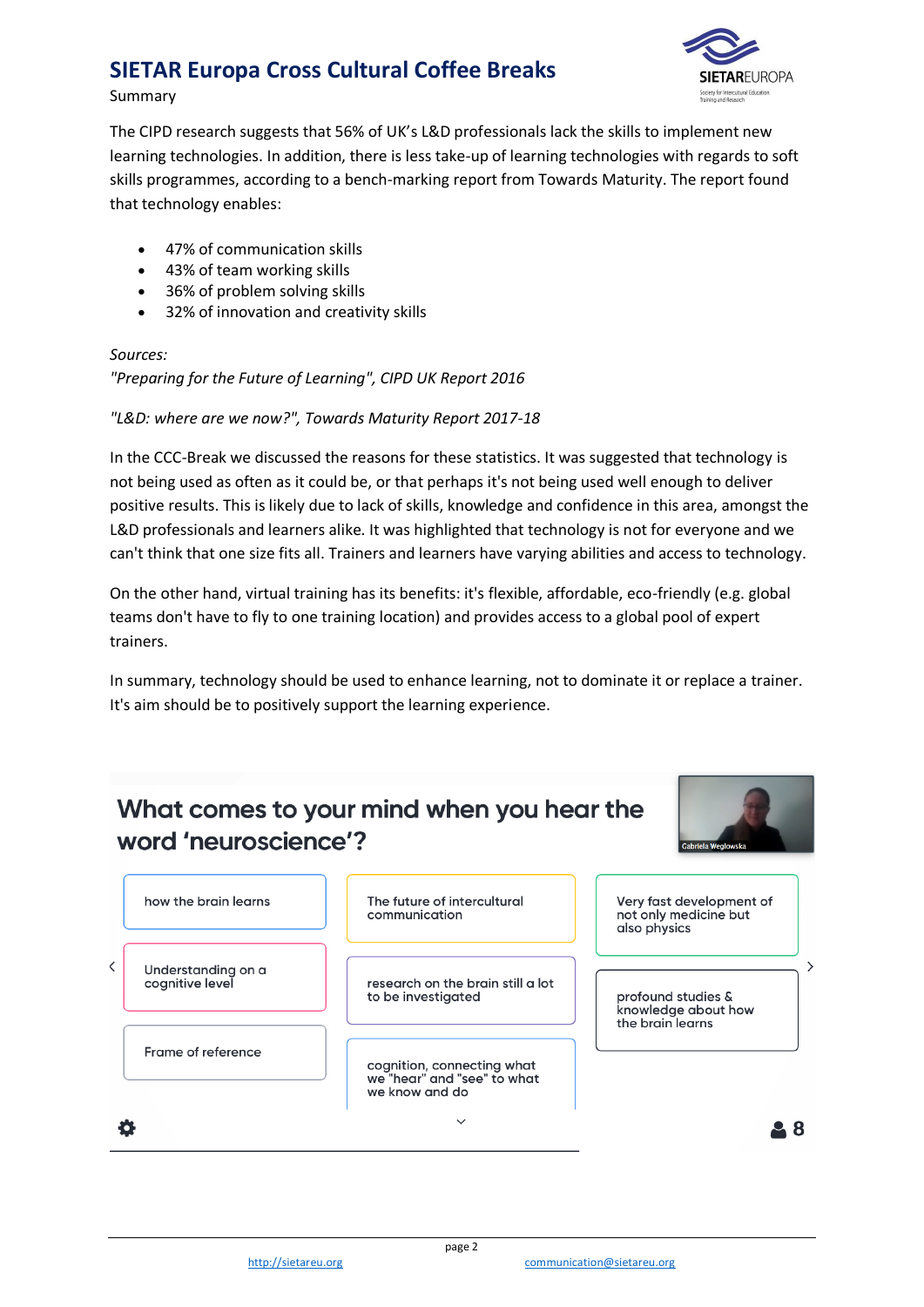Summary



Stella Collins, in her article '*The debate on neuroscience's value to learning and development'* available on trainingzone.co.uk, wrote that "it's very difficult to say a single piece of pure neuroscience research demonstrates that we should adopt a new technique or change what we're doing – and that's true of all the sciences".

This sparked a discussion that the research in neuroscience still has a long way to go and we're just scratching the surface. Also, the term 'neuroscience' is often used because it's in fashion, because 'neuroscience sells'. Some people think that neuroscience is just a sprinkle of glitter on an otherwise ordinary solution.

There are many challenges with regards to applying neuroscience to learning. For example, experiments rarely happen in real life learning situations. In addition, as Stella points out in her article, "there are more than 7.7 billion people on the planet and each person has approximately 86 billion neurons, each neuron with multiple connections - that makes an awful lot of different brains and a lot of variety in learning across the planet". So we came back to what we said earlier: one size does not fit all.

However, we cannot deny that technology enables further research in the field of neuroscience that hasn't been so far possible. The new knowledge and insights, if used thoughtfully, could indeed help educators enhance and maximise the experience of their learners. Some of the tips were explored at the end of this CC-Break session.

#### **What are the main challenges for today's corporate learners?**

Next, the CCC-Break discussion moved towards the current challenges in the world of learning. We looked at Josh Bersin's research report 'Meet the Modern Learner (2014).

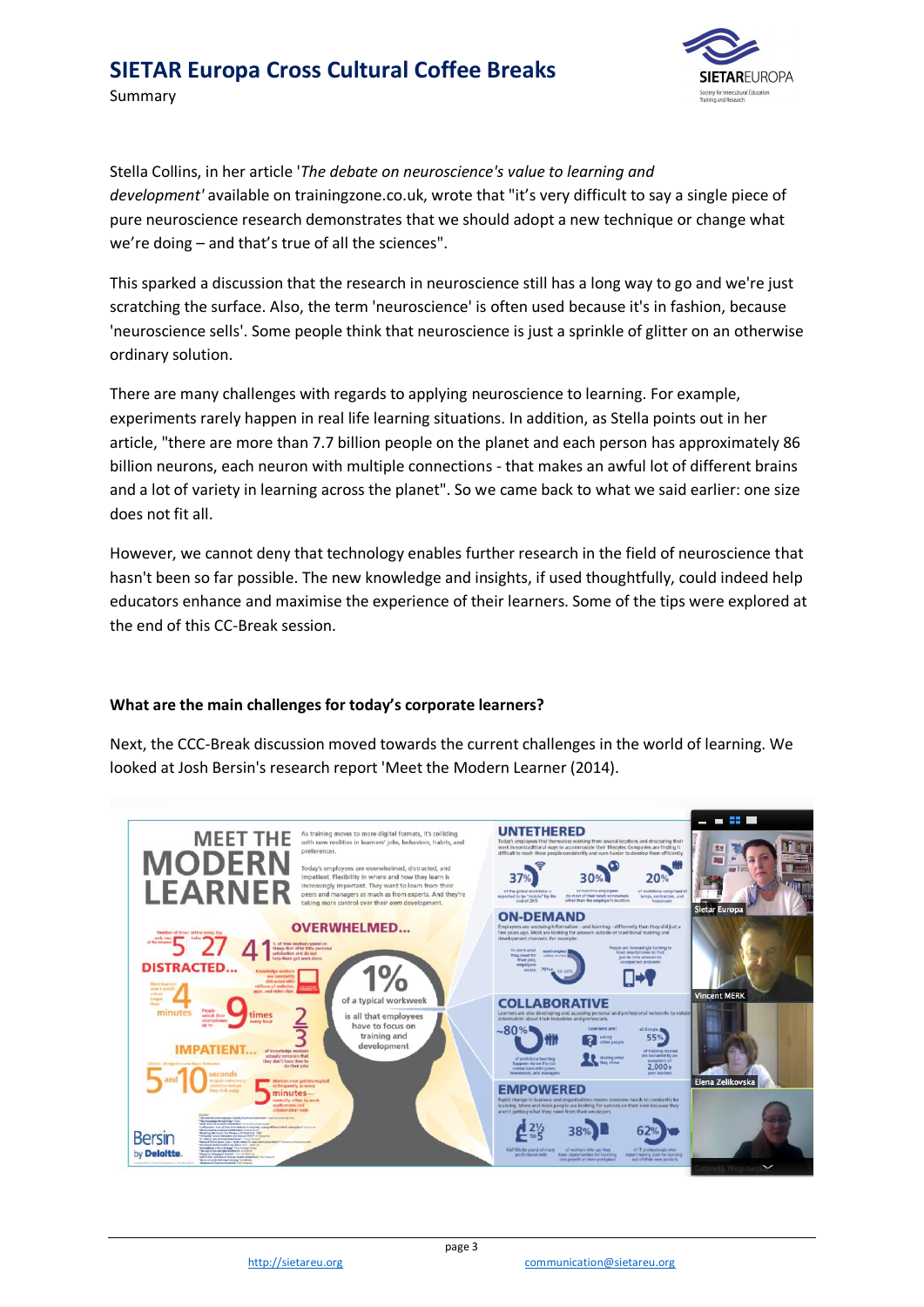

Summary

According Bersin:

- The average employee spends less than 20 minutes per week on activities that improve their professional skills – that's less than 1% of their working time dedicated to learning. How much can you learn in 20 minutes per week?
- Today's employees also spend 41% of their time on things that offer little personal satisfaction and do not help them get their work done. So a big chunk of our time at work is actually being wasted.
- The 2/3 of employees actually complain that they don't have time to do their jobs so how can they find the time for learning? They are constantly distracted, ironically by emails, websites and digital collaboration tools.

Work and learning are actually intimately connected. Employees who are able to quickly find and absorb information are more agile, more effective in their work and perhaps better able to deliver the business results. However, today's employees are not supported to be agile. Instead, they are becoming gradually more overwhelmed, constantly distracted and increasingly impatient.

The CCC-Break discussion led us to explore the following questions:

- Who is considered the modern learner?
- How does the modern learner learn?
- What learning solutions would suit the modern learner?
- What type of technology can we use and in what way can we use it to create effective solutions for the modern learner?
- What neuroscience tips and tricks can we implement in our training design and delivery so that it's effective and engaging for the modern learner?

The modern learners already work online and spend a lot of time in virtual meetings, so why can't they learn online too. They solve problems on-the-spot, likely using electronic devices, so providing them with a flexible, digital access to on-demand learning could serve their needs. They are busy, which is why they discriminate against anything that doesn't grab their attention within a split second. They interact more with media but they don't watch videos longer than 2 minutes and don't wait for a website to load for longer than 10 seconds.

It isn't hard to notice that catering for the modern learner is quite a challenge. Ultimately, creating a customised, high-quality, immersive learning experience that's mobile, instant and in a micro-format requires innovation, imagination and tools that can help make it happen. Should we focus on face to face or digital learning? Perhaps what's needed is a solution that's genuinely blended and give us all the best of both words?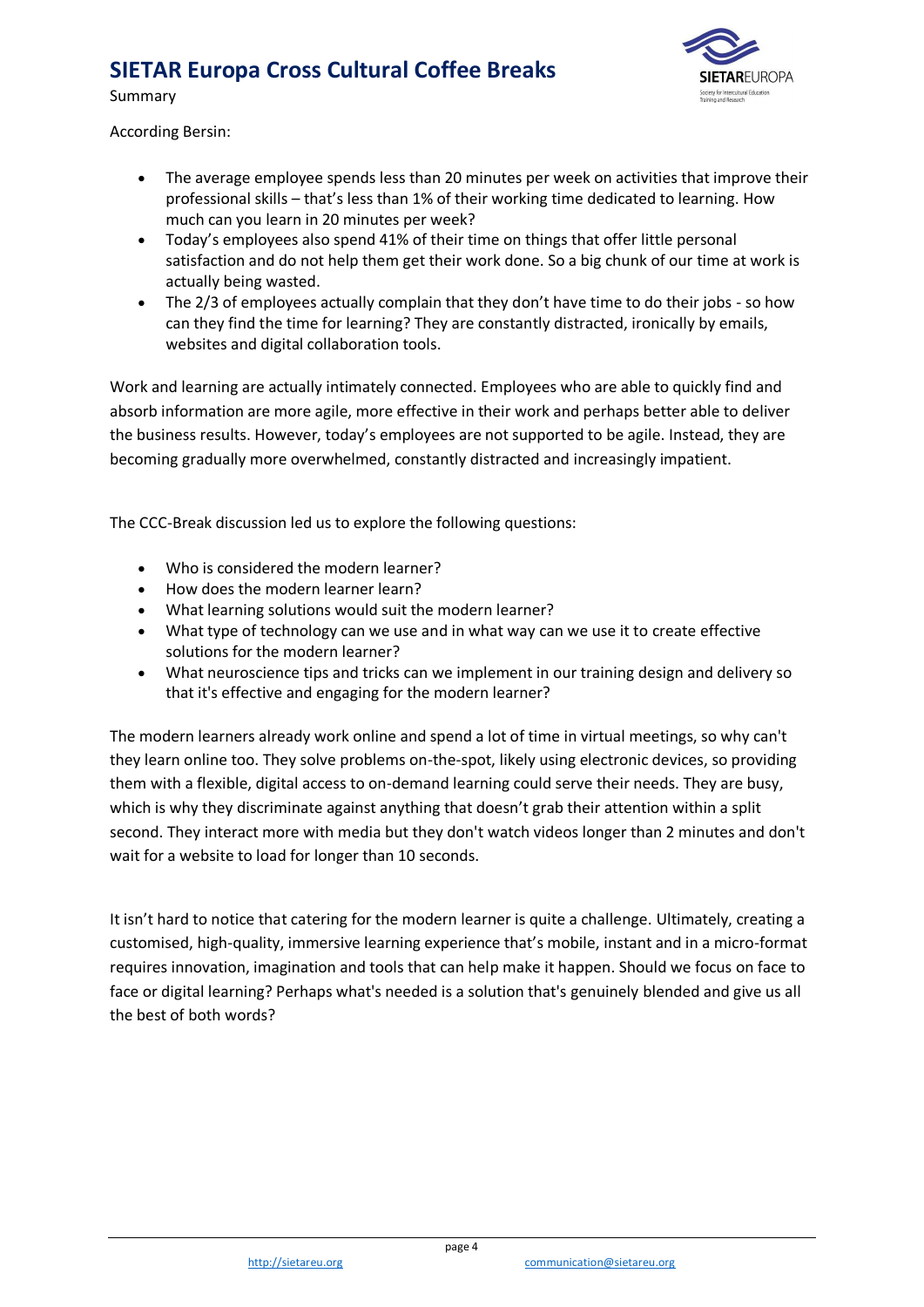Summary



#### **Quick tips from Gabriela as a follow-up to the CCC Break**

- **Start with the why**. Learning takes a lot of brain energy. This means that you are more likely to invest the time and energy in learning if you know why you are learning. Make the learning objectives and outcomes very clear; encourage your learners to set up their learning goals and to reflect on how the new skill-set they are working on acquiring is going to help them to achieve these goals.
- **Cultivate curiosity**. Curiosity also enhances our motivation to learn and we remember more when we are curios. Interestingly, curiosity increases with uncertainty, suggesting that a small amount of knowledge can pique curiosity and prime our hunger for knowledge in the same way that the smell or look of food can cause us to feel hungry even if we weren't before *[Collins, S. (2016) 'The neuroscience of learning & development', Kogan Page: London].*

#### For example, you can:

a) design preparation activities to give your learners a little taste and spark their curiosity you want them to look forward to your training session;

b) add a gaming element to your content - learners who thrive off instant gratification will love this.

- **Challenge your learners in the learning process**. If the content is too easy learners will lose interest. If it's too stretchy or uncomfortable, then the amygdala (a threat detector in the brain) will get activated, learners will shut down and won't learn anything. We need to believe that we CAN learn, in order to have an engaging and effective learning experience. A positive learning challenge can put your learners in the state of flow which is the optimal brain state for learning.
- **Create meaning**. This allows you to anchor the learning. Anchoring means linking two ideas together so that the presence of one reminds you of the other. You can facilitate a brainstorming sessions where learners clarify their existing knowledge and add new knowledge to it. This further embeds their existing knowledge and expands their neuronal networks.
- **Make it relevant**. Tailor your training activities such as case studies to the job functions and the challenges of your learners. The Towards Maturity report mentioned earlier highlighted that 77% of employees want learning that's relevant and timely, however, 46% of learners believe generic online learning is not sufficiently tailored to their needs, and 40% think there is a lack of high-quality digital content to support their business goals.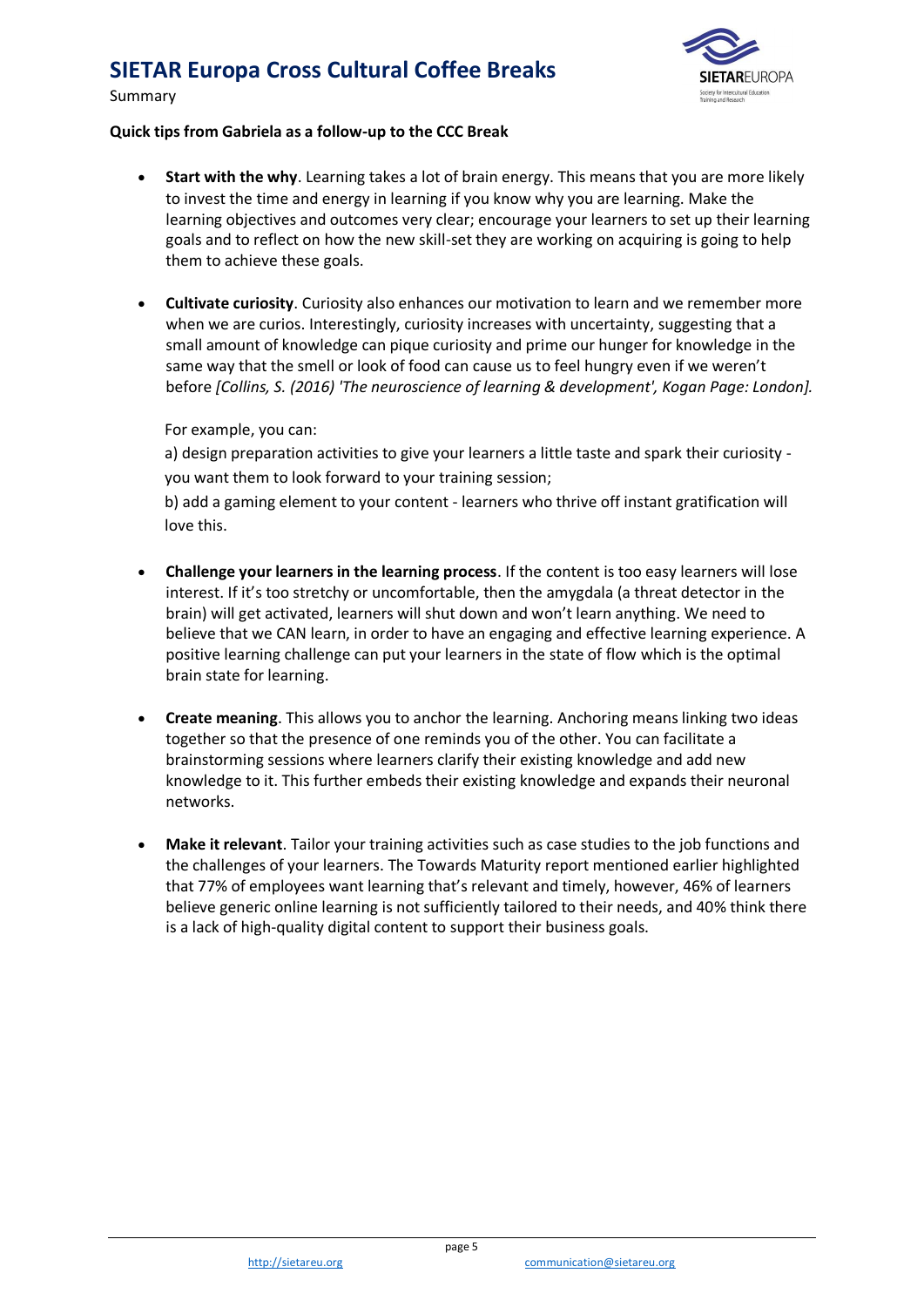Summary



Thanks for this summary of our CCC-Break discussion to:



**Contributor**: Gabriela Weglowska | gabriela.weglowska@learnlight.com | <https://www.linkedin.com/in/gabrielaweglowska/>

**SEU Moderator**: Joanna Sell | joanna.sell@interculturalcompass.com | <https://www.linkedin.com/in/joannasell/>

*We would like to take this opportunity and already invite you to SIETAR EU webinar on 22 July 2020, where Gabriela will speak about the Five Secrets from Neuroscience to Accelerate Intercultural Learning.*